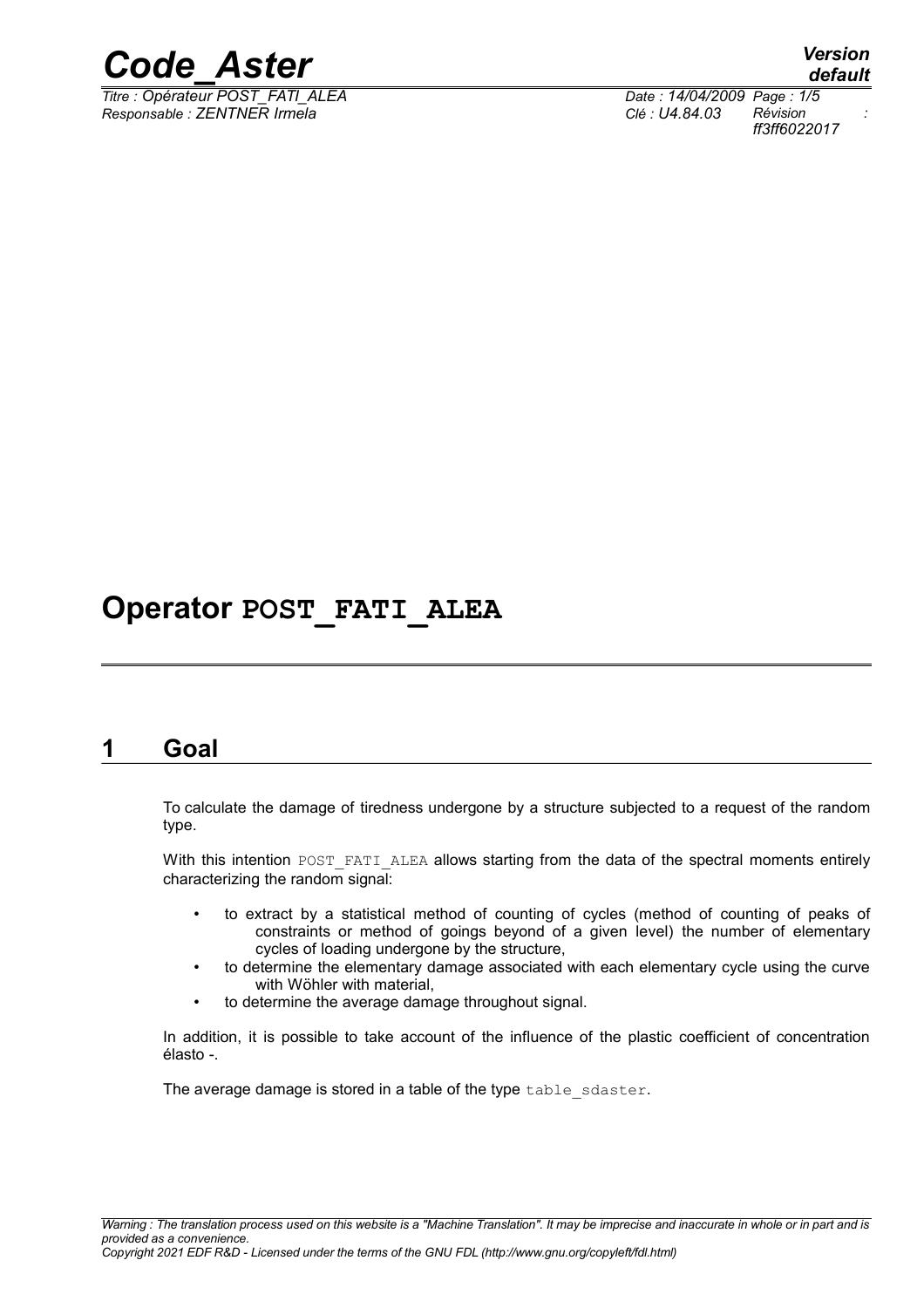*Titre : Opérateur POST\_FATI\_ALEA Date : 14/04/2009 Page : 2/5 Responsable : ZENTNER Irmela Clé : U4.84.03 Révision :*

*ff3ff6022017*

## **2 Syntax**

Tabl\_post\_f\_alea [table\_sdaster] = POST\_FATI\_ALEA **(** % Introduction of the random loading  $\bullet$  /  $\bullet$  MOMENT\_SPEC\_0 =  $\lambda$ 0 , [R]  $\bullet$  MOMENT SPEC 2 =  $\lambda$ 2 , [R]  $\Diamond$  MOMENT\_SPEC\_4 =  $\lambda$ 4 , [R] / TABL\_POST\_ALEA = table ,  $[tab1_post_alea]$ % Method of counting of cycles  $\bullet$  COUNTING = /  $'PEAK'$ / 'LEVEL' , ◊ DURATION = / duration , [R] / 1. , [DEFECT] % Elastoplastic coefficient of correction That  $\Diamond$  CORR KE = 'RCCM' , % Calculation of the elementary damage  $TOO$  BAD  $=$  'WOHLER' ◆ MATER = to subdue , the subdue subdue , the subdue is to subdue , the subdue is the subdue of  $\sim$  500 mHz and  $\sim$  500 mHz and  $\sim$  500 mHz and  $\sim$  500 mHz and  $\sim$  500 mHz and  $\sim$  500 mHz and  $\sim$  500 mHz and  $\sim$  5  $\Diamond$  TITLE = title ,  $[1_Kn]$ 

**)**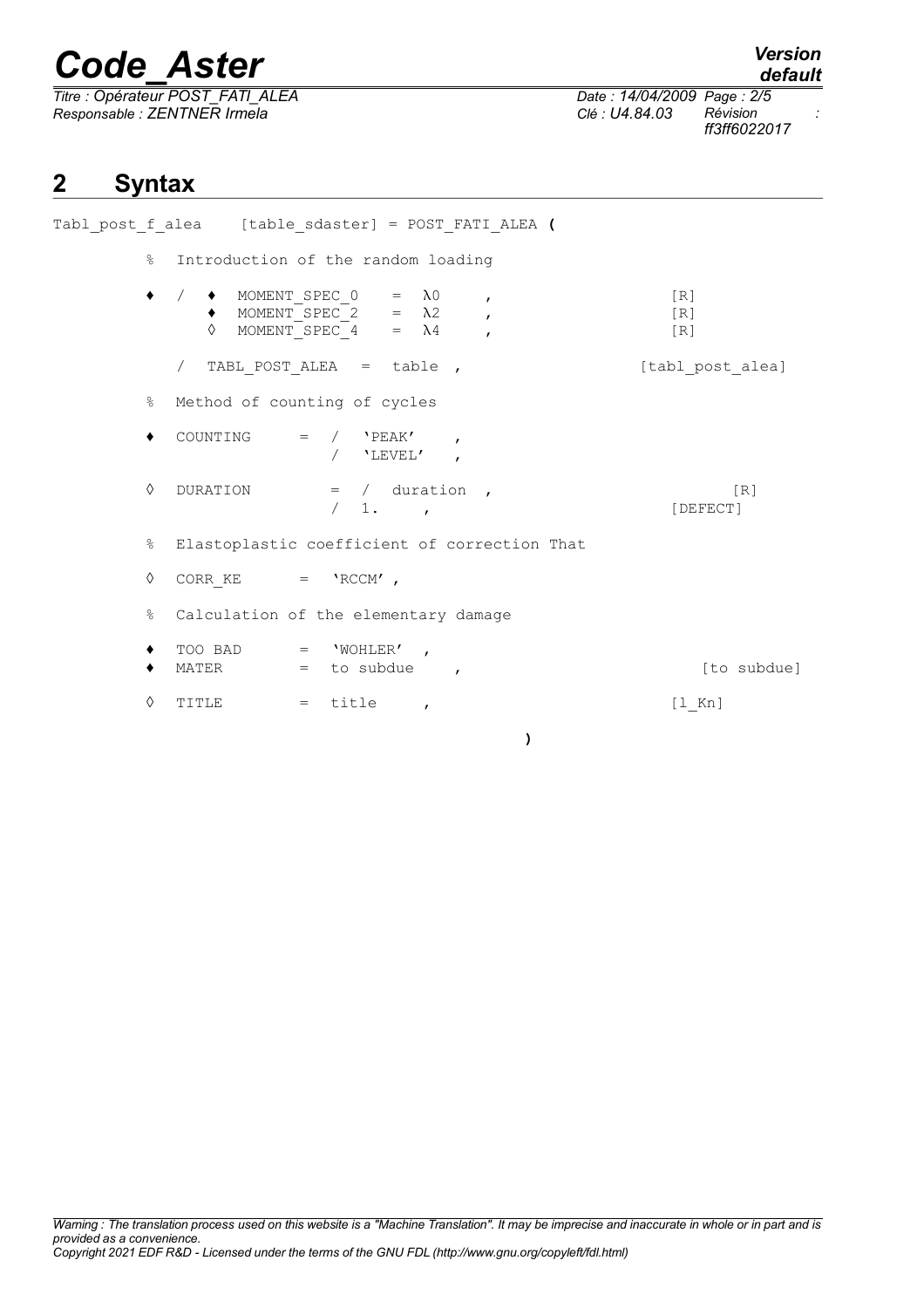*Titre : Opérateur POST\_FATI\_ALEA Date : 14/04/2009 Page : 3/5 Responsable : ZENTNER Irmela Clé : U4.84.03 Révision :*

*ff3ff6022017*

### **3 Operands**

#### **3.1 Operands TABL\_POST\_ALEA / MOMENT\_SPEC\_0 / MOMENT\_SPEC\_2 / MOMENT\_SPEC\_4**

These operands make it possible to introduce the three spectral moments value of order 0.2 and 4 which can be determined by the order POST DYNA ALEA [U4.84.04].

These values completely characterize the random signal for the statistical methods of counting of the cycles:

- method of counting of peaks of constraints, which uses  $\lambda_0$ ,  $\lambda_2$  and  $\lambda_4$ ,
- method of counting of going beyond a given level, which requires only the data of  $\lambda$ 0 and  $\lambda$ 2.

|  | $\rightarrow$ $\rightarrow$ MOMENT SPEC 0 = $\lambda$ 0, |  |     |
|--|----------------------------------------------------------|--|-----|
|  | $\rightarrow$ MOMENT SPEC 2 = $\lambda$ 2,               |  | [R] |
|  | $\Diamond$ MOMENT SPEC 4 = $\lambda$ 4,                  |  | [R] |

One provides the value of the spectral moment following the operand corresponding.

/ TABL POST ALEA = table , [tabl post alea]

Allows to specify the name of a table created by POST DYNA ALEA [U4.84.04], in which values of spectral moments are stored  $\lambda_0$ ,  $\lambda_2$ ,  $\lambda_4$ ), for various modes or various nodes.

The values are read again and one calculates a value of average damage for each triplet of spectral moments met in the table.

However, the method of calculating of the average damage being valid only for homogeneous loadings with constraints, one emits an alarm when the calculation of the average damage does not correspond to spectral concentrations of power homogeneous to constraints ( $\text{DEF}$  CONT).

#### **3.2 Operand COUNTING**

♦ COUNTING =

To be able to calculate the damage undergone by a structure, it is necessary beforehand to extract the elementary cycles from the history of loading.

/ 'PEAK' ,

Allows to choose the method of counting of the peaks of constraints to determine the elementary cycles of the random loading [R7.04.02].

 $/$  'LEVEL'

Allows to choose the method of counting of the goings beyond a level given to determine the elementary cycles of the random loading [R7.04.02].

#### **3.3 Operand DURATION**

◊ DURATION = / duration , [R] 1.  $\blacksquare$ 

Allows to introduce the data of the duration of the signal which intervenes in the expression of the average damage [R7.04.02].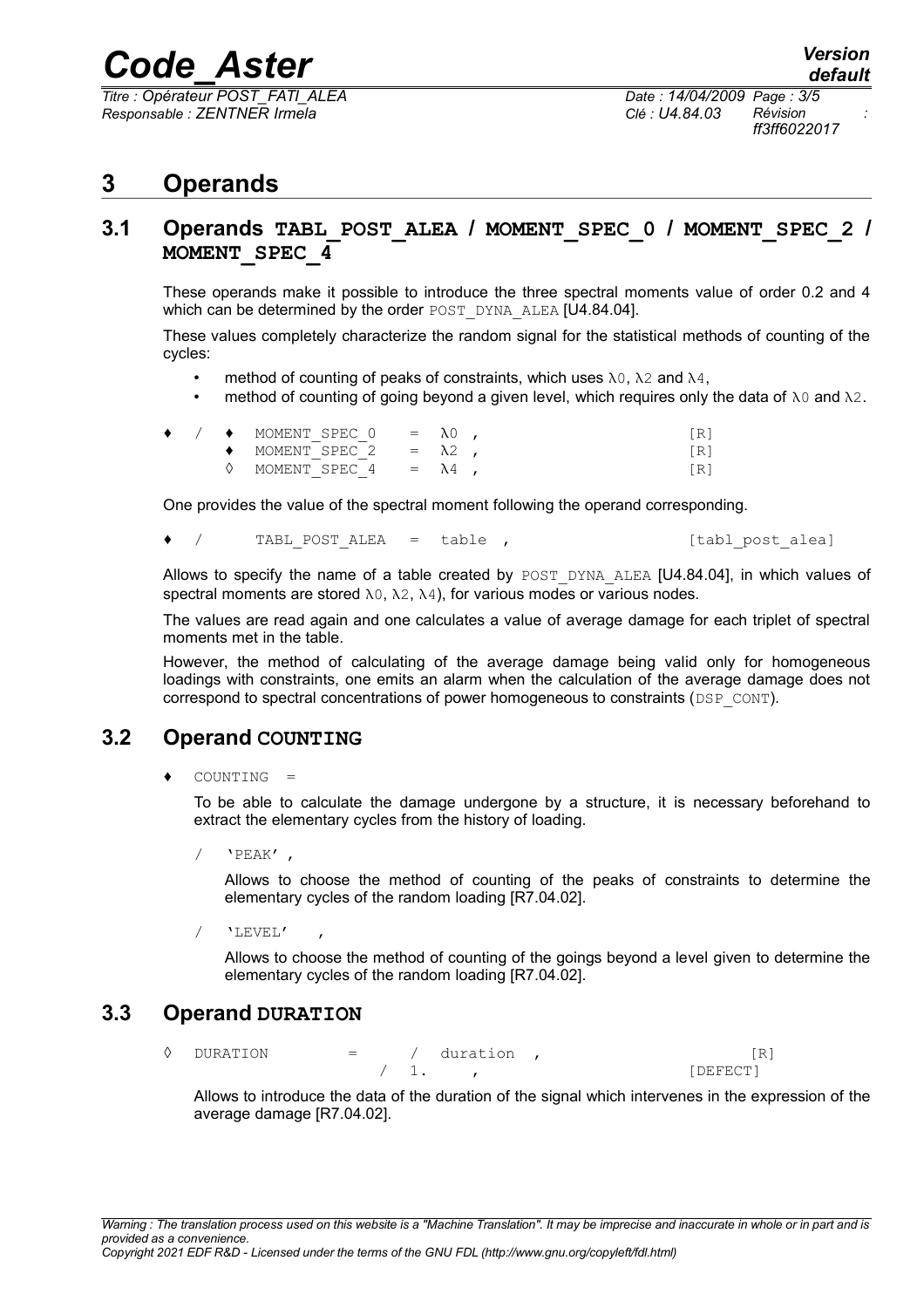*Responsable : ZENTNER Irmela Clé : U4.84.03 Révision :*

*Titre : Opérateur POST\_FATI\_ALEA Date : 14/04/2009 Page : 4/5 ff3ff6022017*

#### **3.4 Operand CORR\_KE**

CORR  $KE = 'RCCM'$ 

This operand makes it possible to take account of an elastoplastic coefficient of concentration  $K_{\mathit{e^+}}$ which is defined by the RCC-M as being the relationship between the amplitude of real deformation and the amplitude of deformation determined by an elastic analysis.

| $K_e$ =   |                                                                                            |                            |  | $\Delta \sigma$ < 3 $S_m$ |
|-----------|--------------------------------------------------------------------------------------------|----------------------------|--|---------------------------|
|           | $K_e = 1 + \frac{(1-n)(\Delta \sigma/3S_m - 1)}{n(m-1)}$ si $3S_m < \Delta \sigma < 3mS_m$ |                            |  |                           |
| $ K_e $ = |                                                                                            | si $3mS_m < \Delta \sigma$ |  |                           |

where  $S_m$  is the acceptable maximum constraint, *n* and *m* are two constants depending on material.

Values of  $S_m$ ,  $n$  and  $m$  are introduced into the operator DEFI\_MATERIAU [U4.43.01] under the keyword TIREDNESS and operands SM\_KE\_RCCM, N\_KE\_RCCM, and M\_KE\_RCCM.

#### **3.5 Operand TOO BAD**

 $DAMAGE = 'WOHLER'$ 

This operand makes it possible to specify the method of calculating of the damage, which in the case of request of a random type is the method of Wöhler.

To calculate the damage, the user must introduce into the operator DEFI\_MATERIAU  $[U4.43.01]$ , the curve of Wöhler of the material which can be given in three distinct mathematical forms [R7.04.02]:

- point by point discretized function (keyword TIREDNESS, operand WOHLER),
- analytical form of Basquin (keyword TIREDNESS, operands A BASQUIN and BETA\_BASQUIN),
- form "zones current" (keyword TIREDNESS, operands E\_REFE, A0, A1, A2, A3 and SL and keyword ELAS operand E).

#### **Notice on the curves of tiredness:**

*For the small amplitudes, the difficulty of the prolongation of the curve of tiredness can arise: for example, for the curves of tiredness of the RCC-M beyond 10<sup>6</sup> cycles, the corresponding constraint, 180 MPa is regarded as limit of endurance, i.e. very forced lower than 180 MPa must produce a factor of null use or an infinite number of cycles acceptable.*

*The method adopted here corresponds to this concept of limit of endurance: if the amplitude of constraint is lower than the first X-coordinate of the curve of tiredness, then one takes a factor of null use i.e. an infinite number of cycles acceptable.*

#### **3.6 Operand MATER**

 $MATER = to subdue,$ 

Allows to specify the name of material to subdue created by DEFI\_MATERIAU [U4.43.01].

The material  $to$  subdue must at least contain the definition of the curve of Wöhler of the material [R7.04.02].

If one wishes to take account of an elastoplastic coefficient of concentration *K<sup>e</sup>* , it is necessary moreover have specified the data material ( $\text{\tiny{NR, M}}$  and  $\text{\tiny{SM}}$ ) necessary to the calculation of  $K_{e}$ .